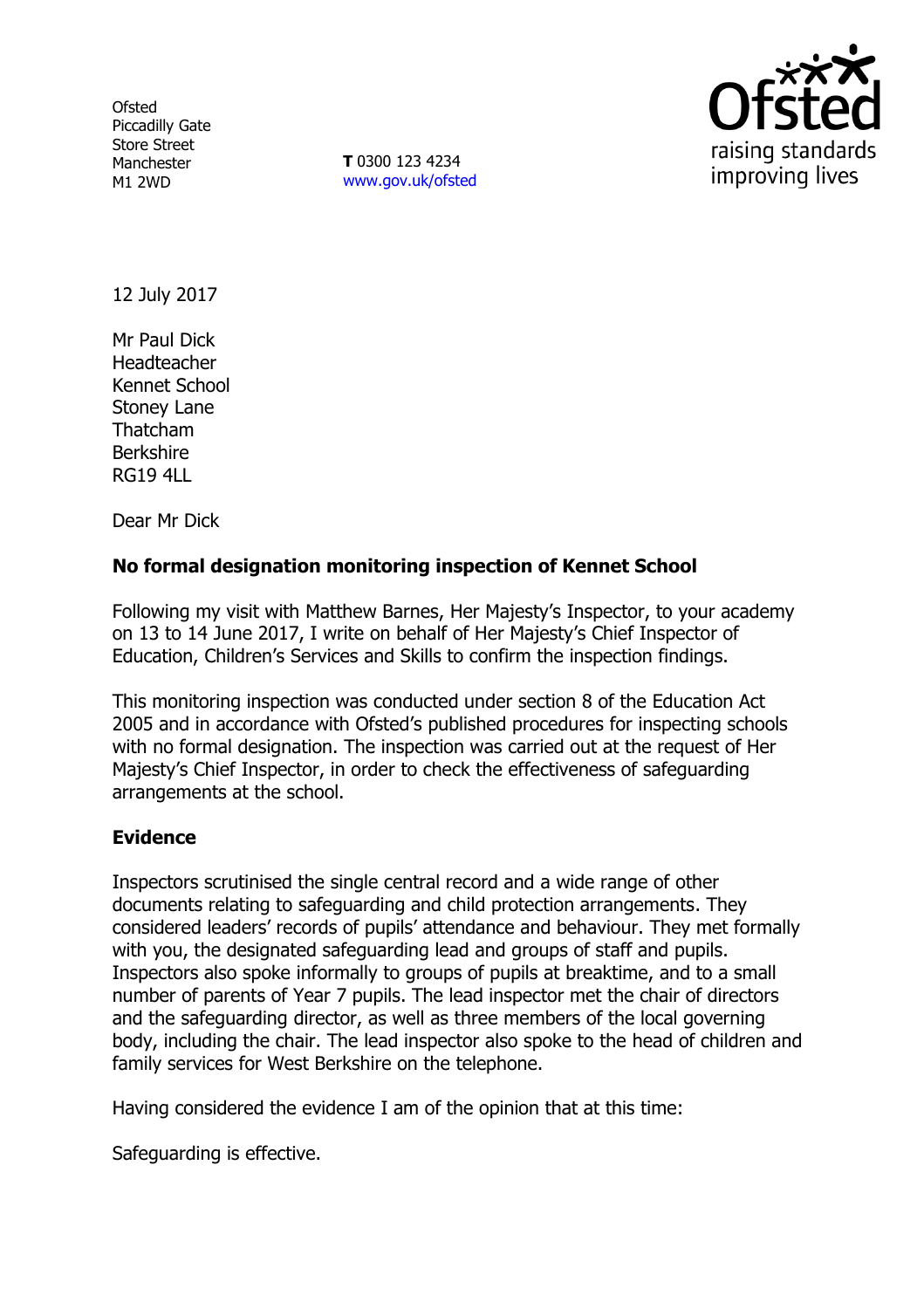

## **Context**

Kennet School is an above-average-sized secondary school for pupils aged 11 to 18. It converted to an academy in April 2011 and is the lead school in the Kennet School Academies Trust. The school has 1,698 pupils on roll, including 308 in the sixth form. It includes specialist resource bases for pupils who have hearing impairments and physical disabilities. A higher proportion of pupils than is typical nationally have a statement of special education needs or an education, health and care plan. The percentage of pupils who are supported by the pupil premium is approximately half the national average. A similarly small proportion of pupils are from minority ethnic groups or speak English as an additional language.

Kennet School was inspected under section 5 of the Education Act in May 2016 and judged to be outstanding. In February 2017, a serious case review was published by West Berkshire Local Safeguarding Children Board relating to the prosecution of a former member of staff from Kennet School for historic sexual offences against children.

### **Main findings**

This inspection was carried out without notice. Inspectors contacted the school, to announce the inspection, 15 minutes before arriving. The positive way that you and your team responded to this inspection demonstrates the open culture you have established and developed in your school. The ethos of putting pupils' welfare at the heart of the school's work is palpable. Staff are trained well and are highly vigilant in their work to help keep pupils safe.

You and your deputy headteacher lead a staff team which has high aspirations for your pupils, both academically and pastorally. You have established a community where pupils feel safe and well supported by the adults who care for them. The house system and the pastoral support team provide layers of care that meet the needs of individual pupils very well, enabling them to focus on their studies and achieve academic success. Pupils know who they would speak to if they had any concerns, and feel confident that staff would support them if they needed help with situations that worried them. Information about key staff to contact if needed, both within and beyond school, is readily available to pupils and their parents. A small number of parents of Year 7 pupils who spoke to inspectors at the start of the inspection expressed very positive views about how quickly and easily their children had settled into the school. They said that they trusted staff to deal with any issues they may need to raise.

Staff and governors receive helpful and comprehensive training which meets requirements and is appropriate to their role in school. Experts from beyond the school support the designated safeguarding lead effectively to deliver this training, providing an added dimension to the staff's understanding of emerging 'hot topics' and pertinent issues. The designated safeguarding lead ensures that staff have easy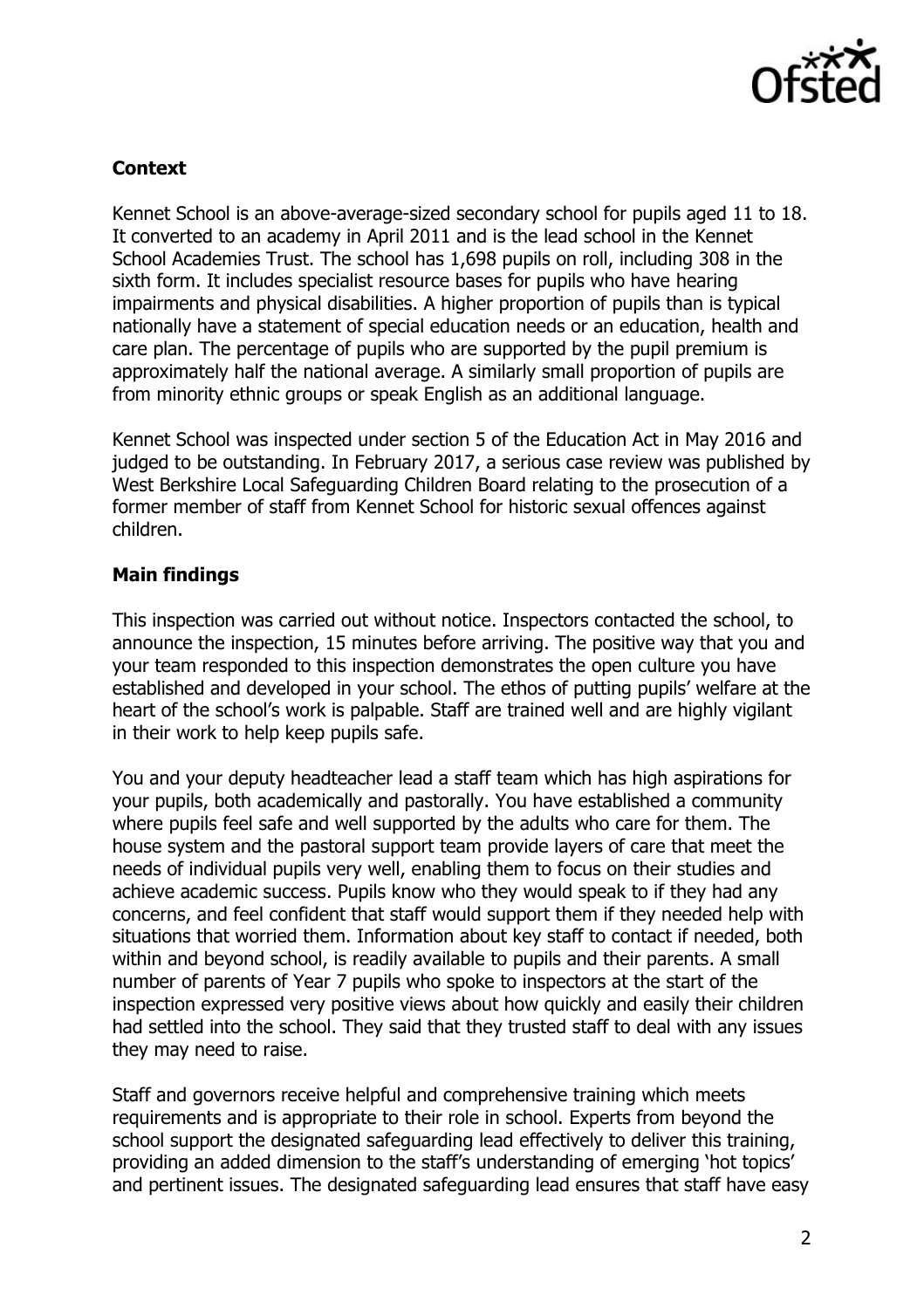

access to a wide range of relevant documents that support their training, starting during their induction to the school. Staff express absolute clarity about what to do if they have a concern about a pupil, and describe well-rehearsed routines for seeking support and guidance from the designated safeguarding lead where appropriate. They understand their specific responsibilities relating to reporting any suspected cases of female genital mutilation directly to the police. The designated safeguarding lead keeps a careful check on staff training, providing 'top-up' training as required. This leader issues regular updates to all staff about individual pupils for whom there is concern, as well as providing emerging information about topical issues for staff to be aware of when carrying out their work. Staff challenge each other readily about their understanding of their safeguarding responsibilities, which contributes to the strong culture evident in the school.

Pupils are accepting of each other's differences, and are rightly proud of the inclusive atmosphere in their school. This is demonstrated powerfully by how seamlessly pupils from the specialist resource bases integrate into the school community, while having their individual needs met. Sixth form students described to inspectors how having specialist provision based at the school influences positively their understanding of diversity within the wider community.

Pupils learn about how to keep themselves safe through a layered approach to personal, social, health and economic (PSHE) education. Leaders review the PSHE curriculum regularly to check that it meets the needs of specific groups of pupils appropriately. They show a well-developed awareness of local issues which are particularly pertinent to pupils in the school, such as mental health and domestic violence. The effective teaching of PSHE throughout the school ensures that these needs and issues are considered carefully.

Pupils behave extremely well towards each other, because of adults' consistently high expectations. Staff and pupils share a clear understanding of the systems in place in the school for dealing with instances of behaviour which do not meet these high standards. As a result, the number of incidents involving poor behaviour in the school is small and reducing over time. Serious behaviour incidents are rare. While systems and structures for managing pupils' behaviour are clearly defined and understood, leaders recognise that this information could helpfully be brought together more coherently, particularly in relation to bullying and the use of physical restraint. This would help staff to access this information even more promptly and inform governors' monitoring of this aspect of the school's work. Broad plans to achieve this development are in place but have not yet been put into action.

Leaders monitor pupils' pastoral needs carefully, and respond promptly to any concerns that may arise. This begins with close tracking of pupils' attendance, of which the school has high expectations. Most pupils attend school very regularly, with fewer pupils persistently absent from school than is seen nationally. Disadvantaged pupils and those who are looked after do not currently attend school as regularly as others. Leaders make daily checks, particularly on pupils they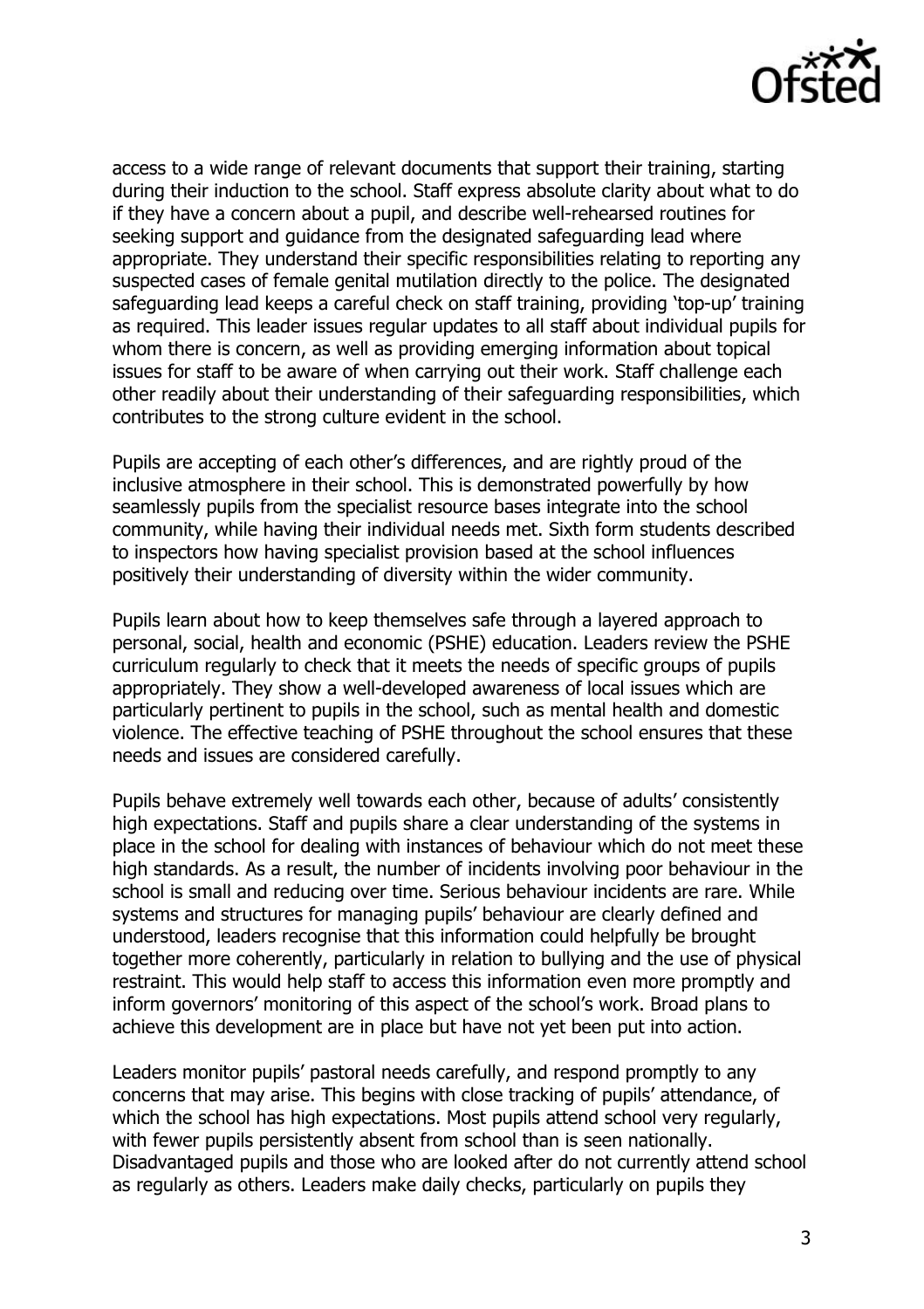

consider to be vulnerable, and take effective action where needed to get pupils back into school. As a result, the percentage of pupils absent from school is well below the national average, and leaders have aspirations to reduce this figure further.

Leaders' strategies for monitoring the health and well-being of pupils are similarly well developed. Record-keeping has been reviewed and refined, so that it is more rigorous than in the past. Staff refer any concerns, no matter how small, promptly to the designated safeguarding lead, and use established systems to record their concerns. This enables the designated safeguarding lead and her pastoral team to monitor and support effectively those pupils for whom patterns of concern begin to emerge. Pastoral leaders review referrals from staff frequently and routinely. They put prompt and personalised support in place to ensure that pupils, particularly those who are potentially the most vulnerable, are kept safe and supported well. They work effectively and in a timely way with experts from beyond the school to provide useful additional support to pupils and their families. Records of this work are suitably detailed and stored securely, while being readily accessible to those who need them. This enables pastoral staff to work efficiently together for the benefit of the pupils.

Governors and trust directors demonstrate a strong focus on safeguarding that underpins the school's culture. All governors and directors have undergone helpful additional safeguarding training during the past year, including the recent staff training run by the National Society for the Prevention of Cruelty to Children (NSPCC). A number of governors and school leaders have undergone safer recruitment training to add extra rigour to staff recruitment procedures. Governors describe clearly how their practice has developed as a result of this training. They demonstrate a well-developed understanding of safer recruitment strategies employed by the school. This is borne out by recent improvements to how leaders check and record information about newly appointed staff, which have added rigour to recruitment practice and to the quality of information that is recorded about staff.

Governors hold leaders stringently to account for their work to keep pupils safe. A designated safeguarding governor representative from the local governing body works alongside school leaders to check the quality of safeguarding arrangements in the school. This governor challenges leaders in response to the findings of externally verified audits. The trust has recently put a safeguarding committee in place, led by a suitably experienced designated safeguarding director. Although in its infancy, this committee aims to work closely with local governing body members across the trust to monitor and develop further the effectiveness of safeguarding arrangements, based on the findings of external reviews. Regular discussions as standing items at senior leadership, local governing body and trust meetings ensure that the effectiveness of safeguarding rightly remains a continual focus for school leaders.